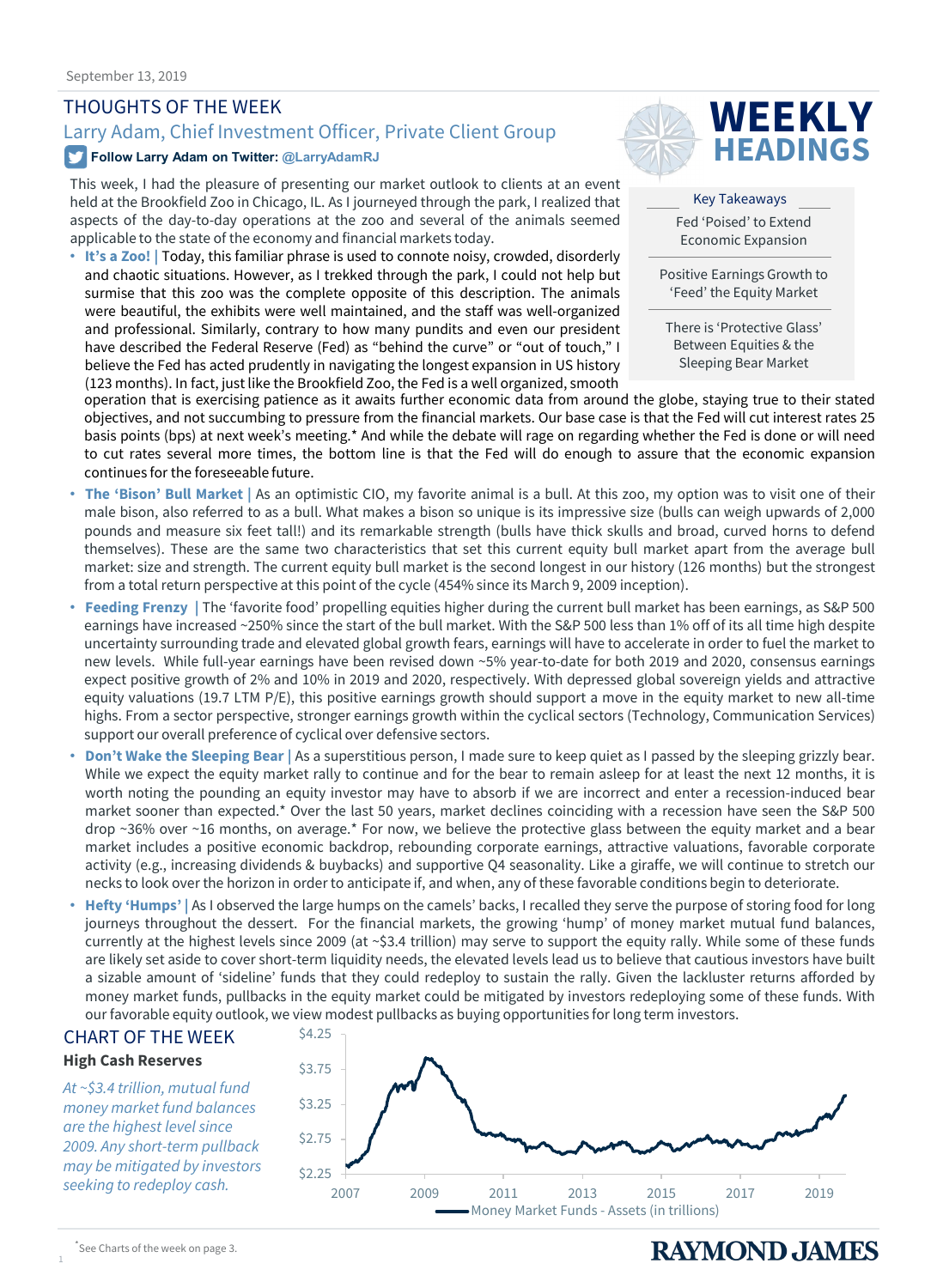#### ECONOMY

- As expected, lower gasoline prices held the Consumer Price Index to a modest gain in August (0.1% MoM, 1.7% YoY). However, core inflation came in slightly hotter than expected (0.3% vs. 0.2% MoM) and is now rising at the fastest YoY pace (2.4%) since 2009 due in part to a sharp increase in medical care prices (+3.5% YoY). It is important to note that core CPI has run at a much faster pace than the Fed's preferred measure of inflation (core PCE, currently +1.6% YoY) over recent months.\*
- **Focus of the Week:** Next week (Tuesday and Wednesday), the Fed will hold its September FOMC meeting at which it is expected to lower the federal funds target range another 25 bps following its two-day policy meeting. We know from the FOMC minutes, that officials were divided on cutting rates at its July meeting. Those divisions may prove to be even more pronounced. Some Fed officials see the economy at (or beyond) full employment with wage pressures on the rise. Others are likely to see the need for another insurance move to guard against the downside risks from trade policy uncertainty and a weaker global economy. The Fed was also worried about the low trend in inflation in late July (as measured by PCE), but core inflation rose in August on a year-overyear basis. The Fed rarely counters market expectations, which have a rate cut of 25 bps almost fully priced in.

#### September 16 – September 20



Jobless Claims Leading Indicators BOE Monetary Policy Decision FOMC Policy Statement Powell Press Conference Building Permits

**WED** 

THU



**EVENTS** 

9/27 Durable Goods Orders 10/3 ISM Non-Manufacturing Survey 10/4 Employment Report

#### US EQUITY

- Following its break out last week, the S&P 500 has been able to hold above the 50 day moving average (DMA) and push to within 0.5% of new highs. The previous highs of 3,027 are now the next level of resistance. With short term stochastics and the percentage of stocks above their 10 and 20 DMAs reaching overbought levels, we would not be surprised to see some consolidation before pushing higher. The short-term technical improvement over recent weeks lowers the odds for a move to (or below) the 200 DMA (2,817) for now. Nearby support on the downside is the 50 DMA at 2,950.
- Over the intermediate term, we are still guarded but with a positive bias. Our reasons for caution include a low probability of meaningful trade progress, a sluggish earnings trend, and weak seasonality in September. However, our positive bias results from the dovish Fed, a belief that a worst case is avoided on trade tensions, and that the services side of the economy remains strong.
- **Focus of the Week:** This week, we saw a sharp rotation into value-related stocks as they outperformed growth. The degree of the shift to value may have staying power, but needs to be monitored in the near term for signs it is sustainable. Prior to 2017, sharp spikes in value outperformance led to at least short term relative outperformance; however since then, spikes in value outperformance did not lead to sustainable relative gains. Thus, we would not rush into value, but we will be watching it closely.

#### FIXED INCOME

- The European Central Bank (ECB) announced a 10 bps cut on its deposit facility bringing it to -0.50%. The ECB also announced an open-ended restart to its asset purchase program (purchasing €20 billion per month). This move will likely keep European interest rates low or move them even lower which will indirectly put more pressure on the Fed to keep our markets competitive.
- On the back of better than expected economic data, improving trade relations between the US and China, a moderate fall in expectations for future Fed rate cuts, and stretched technicals (14-Day RSI of the 10-year Treasury rose into over bought territory, a level above 70), the 10-year Treasury yield rose 33 bps over the past six trading days to the highest level in three months.\* This is the largest six-day increase in yields since the 2016 presidential election and is in the 99<sup>th</sup> percentile over the past 10 years.
- **Focus of the week:** The key focus of investor attention next week will be the the September FOMC meeting. While a 25 bps cut has been fully priced in, the forward guidance will be key as the market is currently pricing in 80 bps of cuts over the next 12 months.

#### INTERNATIONAL, POLICY, AND COMMODITIES

- Crude oil traded in a whipsaw nature this week due multiple factors. Earlier in the week, crude oil rallied to a three month high as Saudi Arabia announced its third oil minister in three years. This boosted prices as it provided further evidence of preparations for the long-awaited IPO of Saudi Aramco (the national oil company) and suggested a continuation of Saudi production discipline for the foreseeable future. Despite this, crude oil declined sharply later in the week following John Bolton's sudden departure as President Trump's national security advisor. John Bolton had been a noted hawk within the Trump administration, so his departure lowered the probability of an armed conflict with geopolitical foes such as Iran and North Korea (thereby reducing geopolitical risk) and brought the potential for reduced sanctions on Iran. Also pushing crude oil lower was reduced demand expectations from the EIA and OPEC's decision to leave its production quota unchanged.
- The capital inflow liberalization for accredited institutional investors buying Chinese stocks is unlikely to have a short-term radical impact on tactical Chinese inflows, hence the lack of an immediate move in Chinese assets. Still, another sign that general reform and change efforts by the Chinese government are still heading in the right direction.
- Positive economic data, a sharp rise in global sovereign yields (the amount of negative yielding global debt declined from \$17 trillion to \$14.6 trillion) and the restart of trade negotiations between the US and China lowered market volatility, and negatively impacted investor's demand for less risky assets such as gold, which has declined 3.5% since its September 4 peak.\*
- **Focus of the week:** The trade war between the US and China continues to remain a key focus for investors. While the conflict had escalated in recent weeks, this week saw a thawing as China announced it would loosen restrictions on US agricultural purchases and the Trump administration announced it would delay the increase in tariffs (from 25% to 30%) on \$250 billion worth of imported Chinese good by two weeks. These measures showed goodwill from both sides, and the longer China issues drag on for this administration, the more likely it is that Trump will pivot to another 'deal' to notch a foreign policy win in the lead up to 2020.

2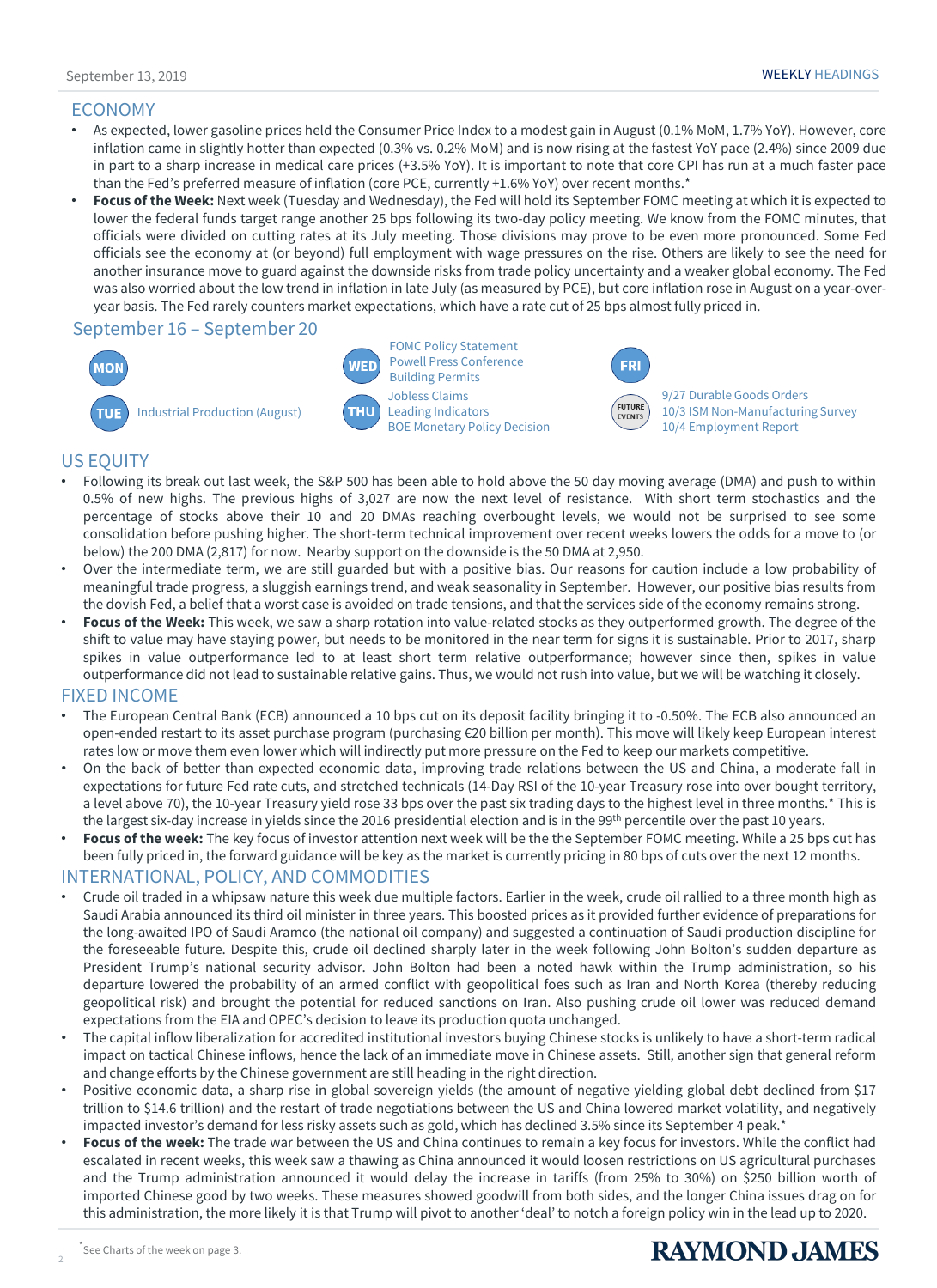#### Charts of the Week



![](_page_2_Figure_3.jpeg)

Fed Rate Cuts Priced in by September 2020 (in bps)

10-Year Treasury Yield Shoots Higher

-0.80 -0.60  $-0.40$  $-0.20$ 0.00 0.20 0.40 0.60 2009 2010 2011 2012 2013 2014 2015 2016 2017 2018 2019 - Six Day Change in 10 YR Treasury Yield *The 10-year Treasury yield posted the largest six day rise in the past three years. The rise was in the 99th percentile over the past 10 years.*

September 13, 2019 WEEKLY HEADINGS

*Over the last 50 years, market declines coinciding with a recession have lasted for ~16 months on average.*

![](_page_2_Figure_9.jpeg)

Core CPI Hits Multi-Year Highs

![](_page_2_Figure_11.jpeg)

Negative Yielding Debt & Gold Retreat

![](_page_2_Figure_13.jpeg)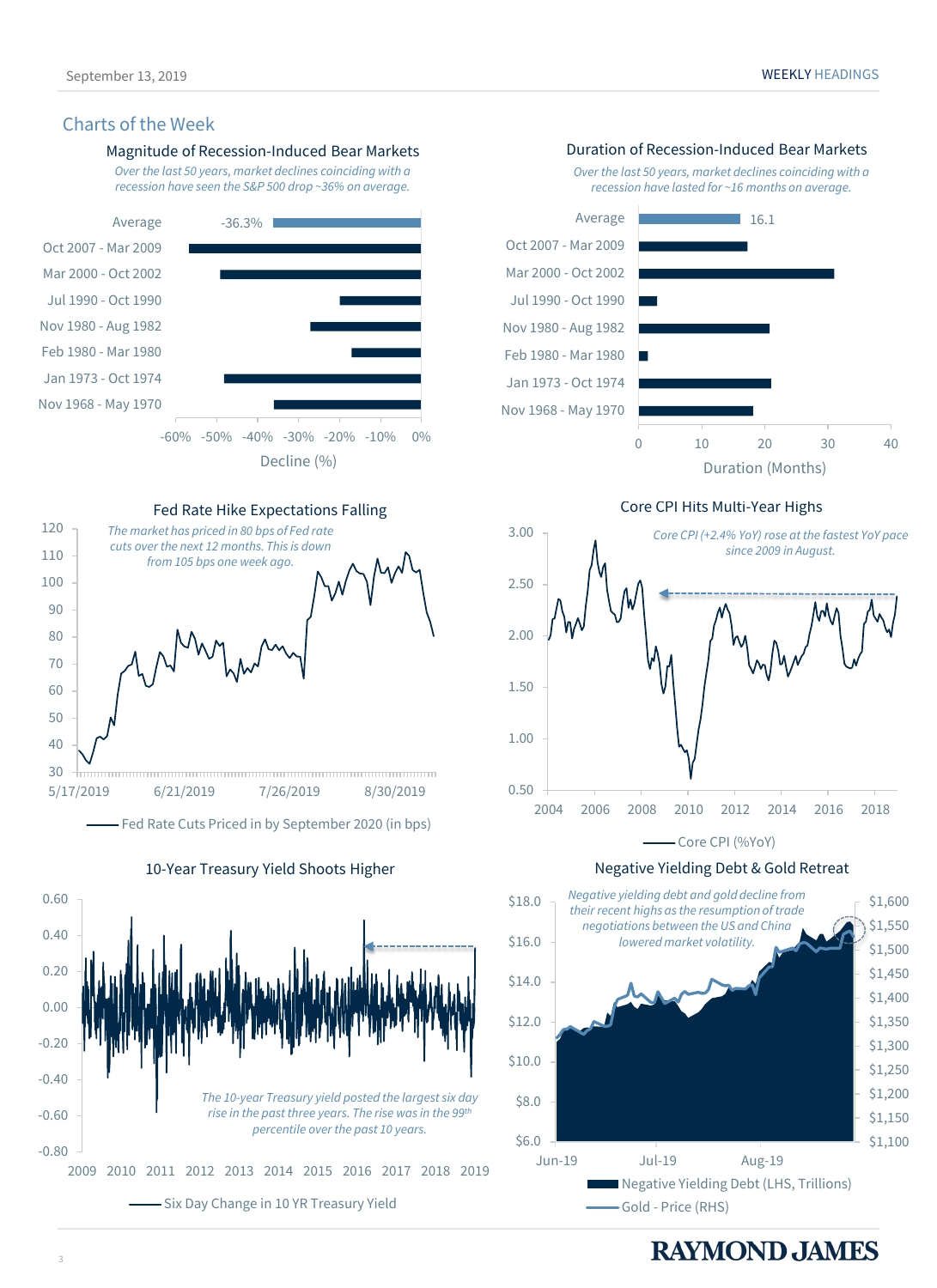### Asset Class Performance | Distribution by Asset Class and Style (as of September 12)

![](_page_3_Figure_3.jpeg)

Asset Class Performance | Weekly and Year-to-Date (as of September 12)

![](_page_3_Figure_5.jpeg)

\*\*Assumes all asset classes are priced in US dollars unless otherwise noted. | Ranked in order of performances (best to worst).

4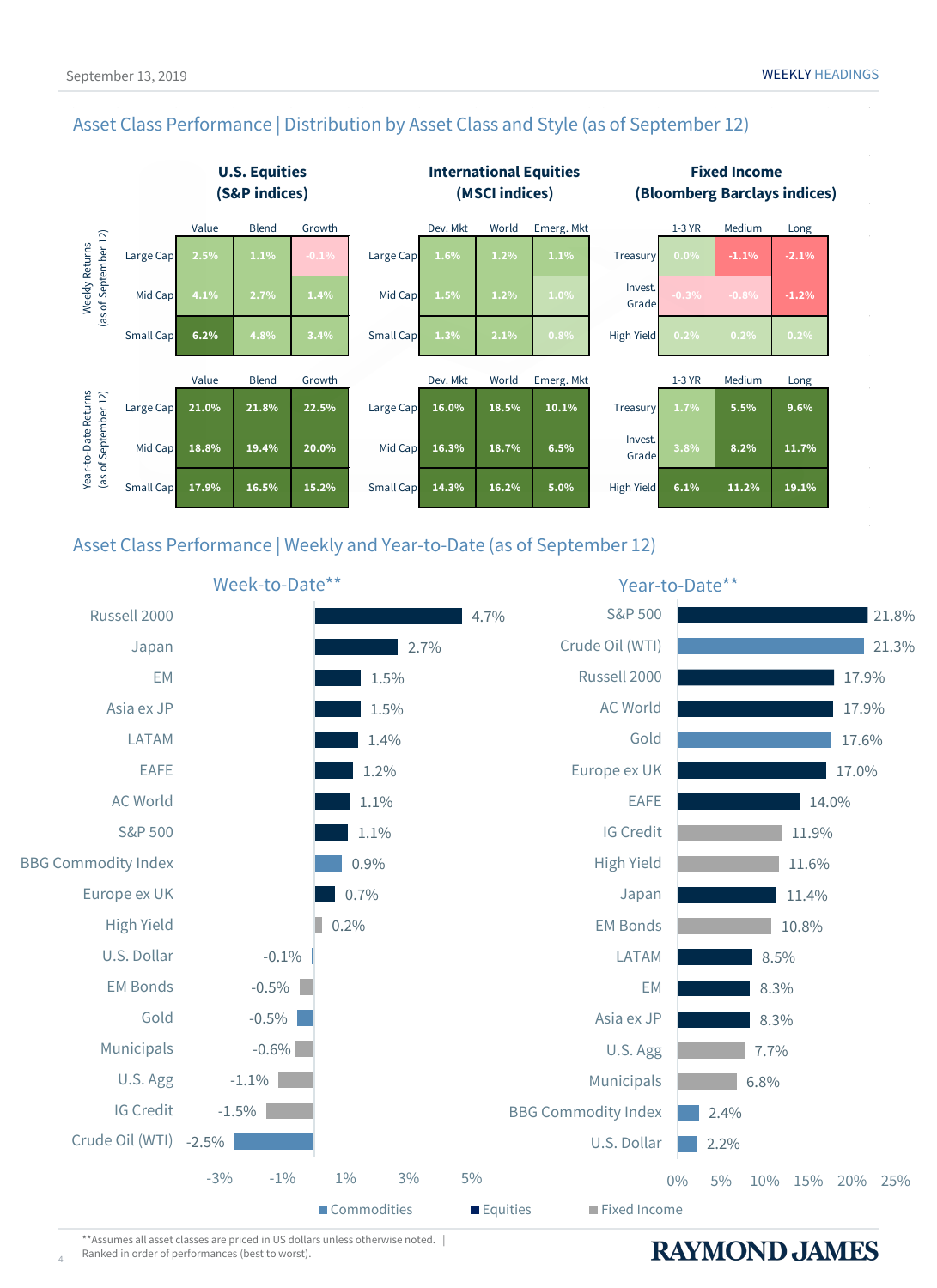## Weekly Data

### Data as of September 12

| <b>U.S Equities</b>    |         |        |            |            |        |        |        |         |
|------------------------|---------|--------|------------|------------|--------|--------|--------|---------|
| Index                  | Price   | Weekly | <b>MTD</b> | <b>YTD</b> | 1 Year | 3 Year | 5 Year | 10 Year |
| S&P 500                | 3009.6  | 1.2    | 2.9        | 21.8       | 6.3    | 14.0   | 10.8   | 15.8    |
| DJ Industrial Average  | 27182.5 | 1.7    | 3.0        | 16.5       | 4.6    | 19.3   | 12.6   | 16.1    |
| NASDAQ Composite Index | 8194.5  | 1.0    | 2.9        | 23.5       | 3.0    | 19.9   | 13.1   | 19.0    |
| Russell 1000           | 3197.1  | 1.1    | 2.8        | 21.8       | 2.5    | 12.6   | 9.9    | 13.5    |
| Russell 2000           | 3914.4  | 4.3    | 5.4        | 17.9       | (12.9) | 7.9    | 6.4    | 11.6    |
| Russell Midcap         | 5797.5  | 1.3    | 2.9        | 23.1       | 0.5    | 10.1   | 7.9    | 13.5    |

#### **Equity Sectors**

| Sector                        | Price  | Weekly | <b>MTD</b> | <b>YTD</b> | 1 Year | 3 Year | 5 Year | 10 Year |
|-------------------------------|--------|--------|------------|------------|--------|--------|--------|---------|
| <b>Materials</b>              | 365.2  | 2.7    | 3.2        | 17.2       | 0.8    | 9.1    | 5.4    | 9.4     |
| Industrials                   | 662.8  | 2.5    | 4.2        | 24.0       | 3.3    | 12.2   | 9.8    | 13.7    |
| <b>Comm Services</b>          | 172.4  | 1.3    | 3.5        | 25.4       | 10.1   | 4.0    | 6.4    | 9.9     |
| <b>Utilities</b>              | 318.9  | 0.3    | 1.1        | 21.5       | 20.8   | 12.5   | 12.3   | 12.4    |
| <b>Consumer Discretionary</b> | 970.9  | 0.8    | 3.3        | 25.4       | 5.7    | 17.1   | 14.1   | 18.2    |
| <b>Consumer Staples</b>       | 627.4  | 0.3    | 1.1        | 22.5       | 14.7   | 7.6    | 9.3    | 12.4    |
| <b>Health Care</b>            | 1056.4 | 0.6    | 1.0        | 6.8        | 0.4    | 9.9    | 9.3    | 14.3    |
| Information Technology        | 1430.9 | 0.2    | 2.7        | 33.0       | 12.1   | 24.1   | 18.3   | 17.4    |
| Energy                        | 444.3  | 3.2    | 5.4        | 7.7        | (15.2) | (1.9)  | (5.3)  | 3.5     |
| <b>Financials</b>             | 467.8  | 3.1    | 5.1        | 20.0       | 2.9    | 14.9   | 10.5   | 11.2    |
| <b>Real Estate</b>            | 241.0  | (1.7)  | (0.4)      | 27.8       | 20.4   | 10.1   | 11.0   | 15.1    |

#### **Fixed Income**

| Index                                | Yield | Weekly | <b>MTD</b> | <b>YTD</b> | 1 Year | 3 Year | 5 Year | 10 Year |
|--------------------------------------|-------|--------|------------|------------|--------|--------|--------|---------|
| 3-Months Treasury Bill (%)           | 1.9   | 0.0    | 0.1        | 1.7        | 2.3    | 1.5    | 0.9    | 0.5     |
| 2-Year Treasury (%)                  | 1.7   | (0.3)  | (0.4)      | 2.7        | 4.0    | 1.3    | 1.1    | 1.1     |
| 10-Year Treasury (%)                 | 1.8   | (2.0)  | (2.5)      | 9.6        | 13.1   | 1.7    | 3.4    | 3.9     |
| Barclays US Corporate High Yield     | 6.2   | 0.4    | 0.5        | 11.6       | 7.0    | 6.4    | 5.2    | 8.4     |
| Bloomberg Barclays US Aggregate      | 2.4   | (1.0)  | (1.3)      | 7.7        | 9.3    | 2.8    | 3.3    | 3.7     |
| <b>Bloomberg Barclays Municipals</b> |       | (0.6)  | (0.8)      | 6.8        | 8.3    | 3.1    | 3.8    | 4.4     |
| Bloomberg Barclays IG Credit         | 3.1   | (1.3)  | (1.8)      | 11.9       | 11.7   | 4.4    | 4.6    | 5.5     |
| Bloomberg Barclays EM Bonds          | 5.0   | (0.4)  | 0.0        | 10.8       | 12.3   | 4.6    | 4.9    | 7.0     |

#### **Commodities**

| Index                         | Price  | Weekly | <b>MTD</b> | <b>YTD</b> | 1 Year | 3 Year | 5 Year | 10 Year |
|-------------------------------|--------|--------|------------|------------|--------|--------|--------|---------|
| WTI Crude (\$/bl)             | 55.1   | (2.3)  | 0.1        | 22.1       |        | 6.0    | (9.8)  | (2.3)   |
| Gold (\$/Troy Oz)             | 1515.2 | (0.9)  | (0.9)      | 18.5       | 26.7   | 4.6    | 4.2    | 4.2     |
| Dow Jones-UBS Commodity Index | 78.6   | 0.7    | 2.0        | 2.4        | (5.9)  | (2.2)  | (8.3)  | (4.4)   |

#### **Currencies**

| Currency                       | Price   | Weekly | <b>MTD</b> | <b>YTD</b> | 1 Year | $\vert$ 3 Year | 5 Year | 10 Year |
|--------------------------------|---------|--------|------------|------------|--------|----------------|--------|---------|
| U.S. Dollar Index              | 98.3    | (0.1)  | (0.6)      | 2.2        |        |                | 3.2    | 2.5     |
| U.S. Dollar per Euro           | $1.1\,$ | (0.1)  | 0.2        | (3.5)      | (5.1)  | (0.6)          | (3.1)  | (2.8)   |
| U.S. Dollar per British Pounds | $1.2\,$ | 0.1    | 1.3        | (3.2)      | (5.3)  | (2.5)          | (5.3)  | (3.0)   |
| Japanese Yen per U.S. Dollar   | 107.9   | 0.8    | 1.6        |            | (3.0)  | 1.9            | 0.1    | $1.8\,$ |

#### **International Equities**

| Index                    | Price   | Weekly | <b>MTD</b> | <b>YTD</b> | 1 Year | 3 Year | 5 Year | 10 Year |
|--------------------------|---------|--------|------------|------------|--------|--------|--------|---------|
| MSCI AC World            | 526.5   | 1.4    | 3.1        | 17.9       | 4.9    | 11.0   | 7.0    | 9.1     |
| <b>MSCI EAFE</b>         | 1905.3  | 1.7    | 3.5        | 14.0       | 2.7    | 7.6    | 3.3    | 5.5     |
| MSCI Europe ex UK        | 1985.3  | 1.1    | 3.2        | 17.0       | 3.2    | 8.7    | 3.7    | 5.6     |
| <b>MSCI Japan</b>        | 3224.4  | 3.2    | 4.0        | 11.4       | 1.2    | 6.9    | 5.9    | 5.5     |
| <b>MSCIEM</b>            | 1022.3  | 2.0    | 4.0        | 8.3        | 4.8    | 7.7    | 2.0    | 4.2     |
| MSCI Asia ex JP          | 632.1   | 2.0    | 3.9        | 8.3        | 2.9    | 8.0    | 3.9    | 6.2     |
| <b>MSCILATAM</b>         | 2717.2  | 2.5    | 4.5        | 8.5        | 15.9   | 7.9    | (1.5)  | 0.5     |
| Canada S&P/TSX Composite | 12611.9 | 0.4    | 1.2        | 16.2       | 3.7    | 4.5    | 1.4    | 4.0     |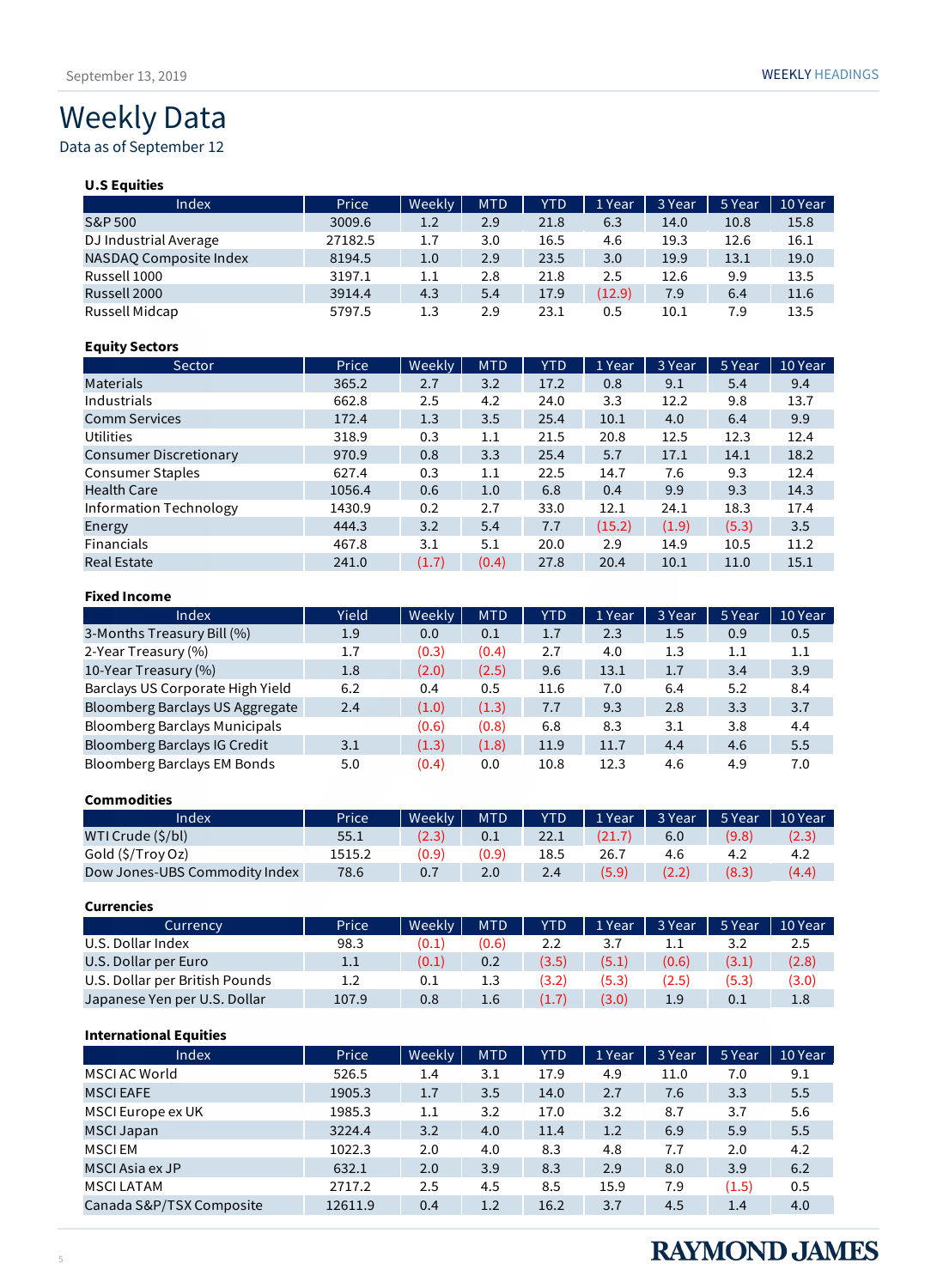#### **DISCLOSURES**

All expressions of opinion reflect the judgment of the author(s), and are subject to change. This information should not be construed as a recommendation. The foregoing content is subject to change at any time without notice. Content provided herein is for informational purposes only. There is no guarantee that these statements, opinions or forecasts provided herein will prove to be correct. Past performance is not a guarantee of future results. Indices and peer groups are not available for direct investment. Any investor who attempts to mimic the performance of an index or peer group would incur fees and expenses that would reduce returns. No investment strategy can guarantee success. Economic and market conditions are subject to change. Investing involves risks including the possible loss of capital.

INTERNATIONAL INVESTING | International investing involves additional risks such as currency fluctuations, differing financial accounting standards, and possible political and economic instability. These risks are greater in emerging markets.

SECTORS | Sector investments are companies engaged in business related to a specific economic sector and are presented herein for illustrative purposes only and should not be considered as the sole basis for an investment decision. Sectors are subject to fierce competition and their products and services may be subject to rapid obsolescence. There are additional risks associated with investing in an individual sector, including limited diversification.

OIL | Investing in oil involves special risks, including the potential adverse effects of state and federal regulation and may not be suitable for all investors.

CURRENCIES | Currencies investing are generally considered speculative because of the significant potential for investment loss. Their markets are likely to be volatile and there may be sharp price fluctuations even during periods when prices overall are rising.

GOLD | Gold is subject to the special risks associated with investing in precious metals, including but not limited to: price may be subject to wide fluctuation; the market is relatively limited; the sources are concentrated in countries that have the potential for instability; and the market is unregulated.

FIXED INCOME | Fixed-income securities (or "bonds") are exposed to various risks including but not limited to credit (risk of default of principal and interest payments), market and liquidity, interest rate, reinvestment, legislative (changes to the tax code), and call risks. There is an inverse relationship between interest rate movements and fixed income prices. Generally, when interest rates rise, fixed income prices fall and when interest rates fall, fixed income prices generally rise.

US TREASURIES | US Treasury securities are guaranteed by the US government and, if held to maturity, offer a fixed rate of return and guaranteed principal value.

#### **DESIGNATIONS**

Certified Financial Planner Board of Standards Inc. owns the certification marks CFP® and CERTIFIED FINANCIAL PLANNER™ in the U.S.

Investments & Wealth Institute<sup>TM</sup> (The Institute) is the owner of the certification marks "CIMA" and "Certified Investment Management Analyst." Use of CIMA and/or Certified Investment Management Analyst signifies that the user has successfully completed The Institute's initial and ongoing credentialing requirements for investment management professionals.

#### DATA SOURCES

FactSet and Bloomberg.

#### DOMESTIC EQUITY DEFINITION

LARGE GROWTH | **Russell 1000 Growth Total Return Index:** This index represents a segment of the Russell 1000 Index with a greater-than-average growth orientation. Companies in this index have higher price-to-book and price-earnings ratios, lower dividend yields and higher forecasted growth values. This index includes the effects of reinvested dividends.

MID GROWTH | **Russell Mid Cap Growth Total Return Index:** This index contains stocks from the Russell Midcap Index with a greater-than-average growth orientation. The stocks are also members of the Russell 1000 Growth Index. This index includes the effects of reinvested dividends.

SMALL GROWTH | **Russell 2000 Growth Total Return Index:** This index represents a segment of the Russell 2000 Index with a greater-than-average growth orientation. The combined market capitalization of the Russell 2000 Growth and Value Indices will add up to the total market cap of the Russell 2000. This index includes the effects of reinvested dividends.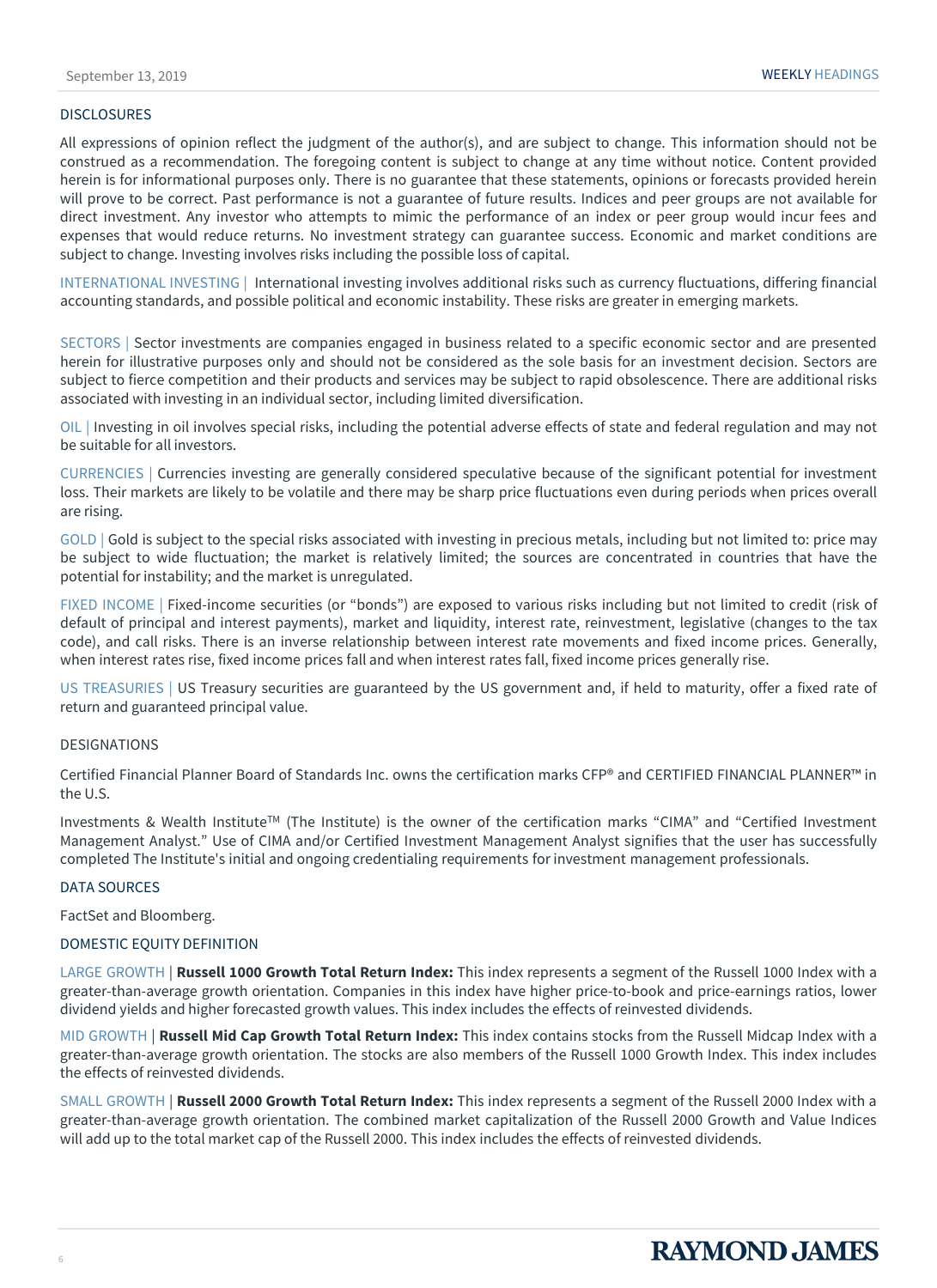LARGE BLEND | **Russell 1000 Total Return Index:** This index represents the 1000 largest companies in the Russell 3000 Index. This index is highly correlated with the S&P 500 Index. This index includes the effects of reinvested dividends.

MID BLEND | **Russell Mid Cap Total Return Index:** This index consists of the bottom 800 securities in the Russell 1000 Index as ranked by total market capitalization. This index includes the effects of reinvested dividends.

SMALL BLEND | **Russell 2000 Total Return Index:** This index covers 2000 of the smallest companies in the Russell 3000 Index, which ranks the 3000 largest US companies by market capitalization. The Russell 2000 represents approximately 10% of the Russell 3000 total market capitalization. This index includes the effects of reinvested dividends.

LARGE VALUE | **Russell 1000 Value Total Return Index:** This index represents a segment of the Russell 1000 Index with a lessthan-average growth orientation. Companies in this index have low price-to-book and price-earnings ratios, higher dividend yields and lower forecasted growth values. This index includes the effects of reinvested dividends.

MID VALUE | **Russell Mid Cap Value Total Return Index:** This index contains stocks from the Russell Midcap Index with a lessthan-average growth orientation. The stocks are also members of the Russell 1000 Value Index. This index includes the effects of reinvested dividends.

SMALL VALUE | **Russell 2000 Value Total Return Index:** This index represents a segment of the Russell 2000 Index with a lessthan-average growth orientation. The combined market capitalization of the Russell 2000 Growth and Value Indices will add up to the total market cap of the Russell 2000. This index includes the effects of reinvested dividends.

#### FIXED INCOME DEFINITION

AGGREGATE BOND | **Bloomberg Barclays US Agg Bond Total Return Index:** The index is a measure of the investment grade, fixed-rate, taxable bond market of roughly 6,000 SEC-registered securities with intermediate maturities averaging approximately 10 years. The index includes bonds from the Treasury, Government-Related, Corporate, MBS, ABS, and CMBS sectors.

HIGH YIELD | **Bloomberg Barclays US Corporate High Yield Total Return Index:** The index measures the USD-denominated, high yield, fixed-rate corporate bond market. Securities are classified as high yield if the middle rating of Moody's, Fitch and S&P is Ba1/BB+/BB+ or below.

CREDIT | **Bloomberg Barclays US Credit Total Return Index:** The index measures the investment grade, US dollardenominated, fixed-rate, taxable corporate and government related bond markets. It is composed of the US Corporate Index and a non-corporate component that includes foreign agencies, sovereigns, supranationals and local authorities.

MUNICIPAL | **Bloomberg Barclays Municipal Total Return Index:** The index is a measure of the long-term tax-exempt bond market with securities of investment grade (rated at least Baa by Moody's Investors Service and BBB by Standard and Poor's). This index has four main sectors: state and local general obligation bonds, revenue bonds, insured bonds, and prerefunded bonds.

DOW JONES INDUSTRIAL AVERAGE (DJIA) | The **Dow Jones Industrial Average (DJIA)** is an index that tracks 30 large, publiclyowned companies trading on the New York Stock Exchange (NYSE) and the NASDAQ.

NASDAQ COMPOSITE INDEX | The **Nasdaq Composite Index** is the market capitalization-weighted index of over 3,300 common equities listed on the Nasdaq stock exchange.

S&P 500 | The **S&P 500 Total Return Index:** The index is widely regarded as the best single gauge of large-cap U.S. equities. There is over USD 7.8 trillion benchmarked to the index, with index assets comprising approximately USD 2.2 trillion of this total. The index includes 500 leading companies and captures approximately 80% coverage of available market capitalization.

BLOOMBERG BARCLAYS CAPITAL AGGREGATE BOND TOTAL RETURN INDEX | This index represents securities that are SECregistered, taxable, and dollar denominated. The index covers the U.S. investment grade fixed rate bond market, with index components for government and corporate securities, mortgage pass-through securities, and asset-backed securities. The index is designed to minimize concentration in any one commodity or sector. It currently has 22 commodity futures in seven sectors. No one commodity can compose less than 2% or more than 15% of the index, and no sector can represent more than 33% of the index (as of the annual weightings of the components).

#### INTERNATIONAL EQUITY DEFINITION

EMERGING MARKETS EASTERN EUROPE | **MSCI EM Eastern Europe Net Return Index:** The index captures large- and mid-cap representation across four Emerging Markets (EM) countries in Eastern Europe. With 50 constituents, the index covers approximately 85% of the free float-adjusted market capitalization in each country.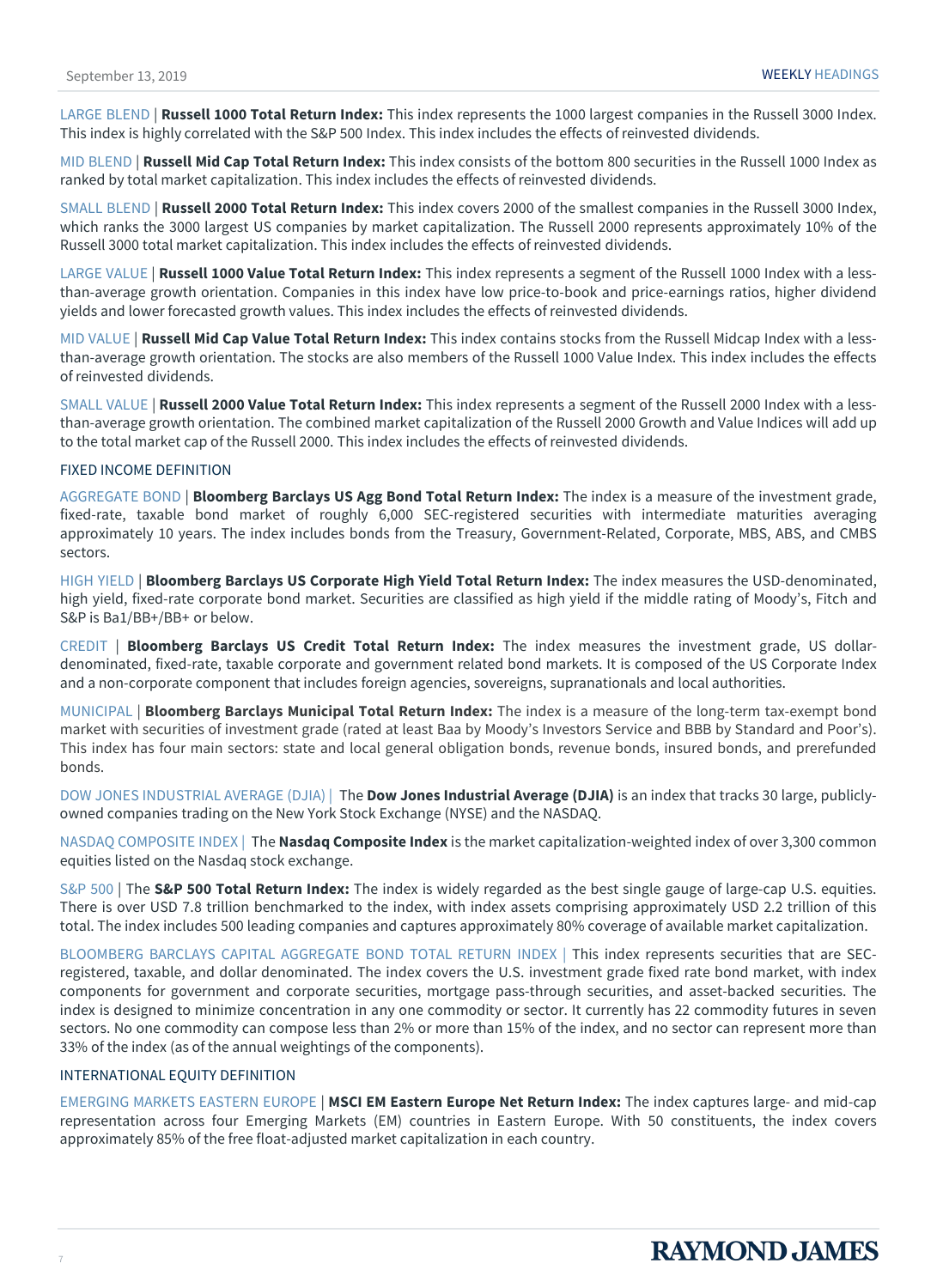EMERGING MARKETS ASIA | **MSCI EM Asia Net Return Index:** The index captures large- and mid-cap representation across eight Emerging Markets countries. With 554 constituents, the index covers approximately 85% of the free float-adjusted market capitalization in each country.

EMERGING MARKETS LATIN AMERICA | **MSCI EM Latin America Net Return Index:** The index captures large- and mid-cap representation across five Emerging Markets (EM) countries in Latin America. With 116 constituents, the index covers approximately 85% of the free float-adjusted market capitalization in each country.

EMERGING MARKETS | **MSCI Emerging Markets Net Return Index:** This index consists of 23 countries representing 10% of world market capitalization. The index is available for a number of regions, market segments/sizes and covers approximately 85% of the free float-adjusted market capitalization in each of the 23 countries.

PACIFIC EX-JAPAN | **MSCI Pacific Ex Japan Net Return Index:** The index captures large- and mid-cap representation across four of 5 Developed Markets (DM) countries in the Pacific region (excluding Japan). With 150 constituents, the index covers approximately 85% of the free float-adjusted market capitalization in each country.

JAPAN | **MSCI Japan Net Return Index:** The index is designed to measure the performance of the large and mid cap segments of the Japanese market. With 319 constituents, the index covers approximately 85% of the free float-adjusted market capitalization in Japan.

FOREIGN DEVELOPED MARKETS | **MSCI EAFE Net Return Index:** This index is designed to represent the performance of large and mid-cap securities across 21 developed markets, including countries in Europe, Australasia and the Far East, excluding the U.S. and Canada. The index is available for a number of regions, market segments/sizes and covers approximately 85% of the free float-adjusted market capitalization in each of the 21 countries.

EUROPE EX UK | **MSCI Europe Ex UK Net Return Index:** The index captures large and mid cap representation across 14 Developed Markets (DM) countries in Europe. With 337 constituents, the index covers approximately 85% of the free floatadjusted market capitalization across European Developed Markets excluding the UK.

MSCI EAFE | The **MSCI EAFE** (Europe, Australasia, and Far East) is a free float-adjusted market capitalization index that is designed to measure developed market equity performance, excluding the United States & Canada. The EAFE consists of the country indices of 22 developed nations.

#### INTERNATIONAL DISCLOSURES

FOR CLIENTS IN THE UNITED KINGDOM | For clients of Raymond James Financial International Limited (RJFI): This document and any investment to which this document relates is intended for the sole use of the persons to whom it is addressed, being persons who are Eligible Counterparties or Professional Clients as described in the FCA rules or persons described in Articles 19(5) (Investment professionals) or 49(2) (high net worth companies, unincorporated associations, etc.) of the Financial Services and Markets Act 2000 (Financial Promotion) Order 2005 (as amended)or any other person to whom this promotion may lawfully be directed. It is not intended to be distributed or passed on, directly or indirectly, to any other class of persons and may not be relied upon by such persons and is, therefore, not intended for private individuals or those who would be classified as Retail Clients.

FOR CLIENTS OF RAYMOND JAMES INVESTMENT SERVICES, LTD.: This document is for the use of professional investment advisers and managers and is not intended for use by clients.

FOR CLIENTS IN FRANCE | This document and any investment to which this document relates is intended for the sole use of the persons to whom it is addressed, being persons who are Eligible Counterparties or Professional Clients as described in "Code Monetaire et Financier" and Reglement General de l'Autorite des marches Financiers. It is not intended to be distributed or passed on, directly or indirectly, to any other class of persons and may not be relied upon by such persons and is, therefore, not intended for private individuals or those who would be classified as Retail Clients.

FOR CLIENTS OF RAYMOND JAMES EURO EQUITIES | Raymond James Euro Equities is authorised and regulated by the Autorite de Controle Prudentiel et de Resolution and the Autorite des Marches Financiers.

FOR INSTITUTIONAL CLIENTS IN THE EUROPEAN ECONOMIC AREA (EE) OUTSIDE OF THE UNITED KINGDOM | This document (and any attachments or exhibits hereto) is intended only for EEA institutional clients or others to whom it may lawfully be submitted.

FOR CANADIAN CLIENTS | This document is not prepared subject to Canadian disclosure requirements, unless a Canadian has contributed to the content of the document. In the case where there is Canadian contribution, the document meets all applicable IIROC disclosure requirements.